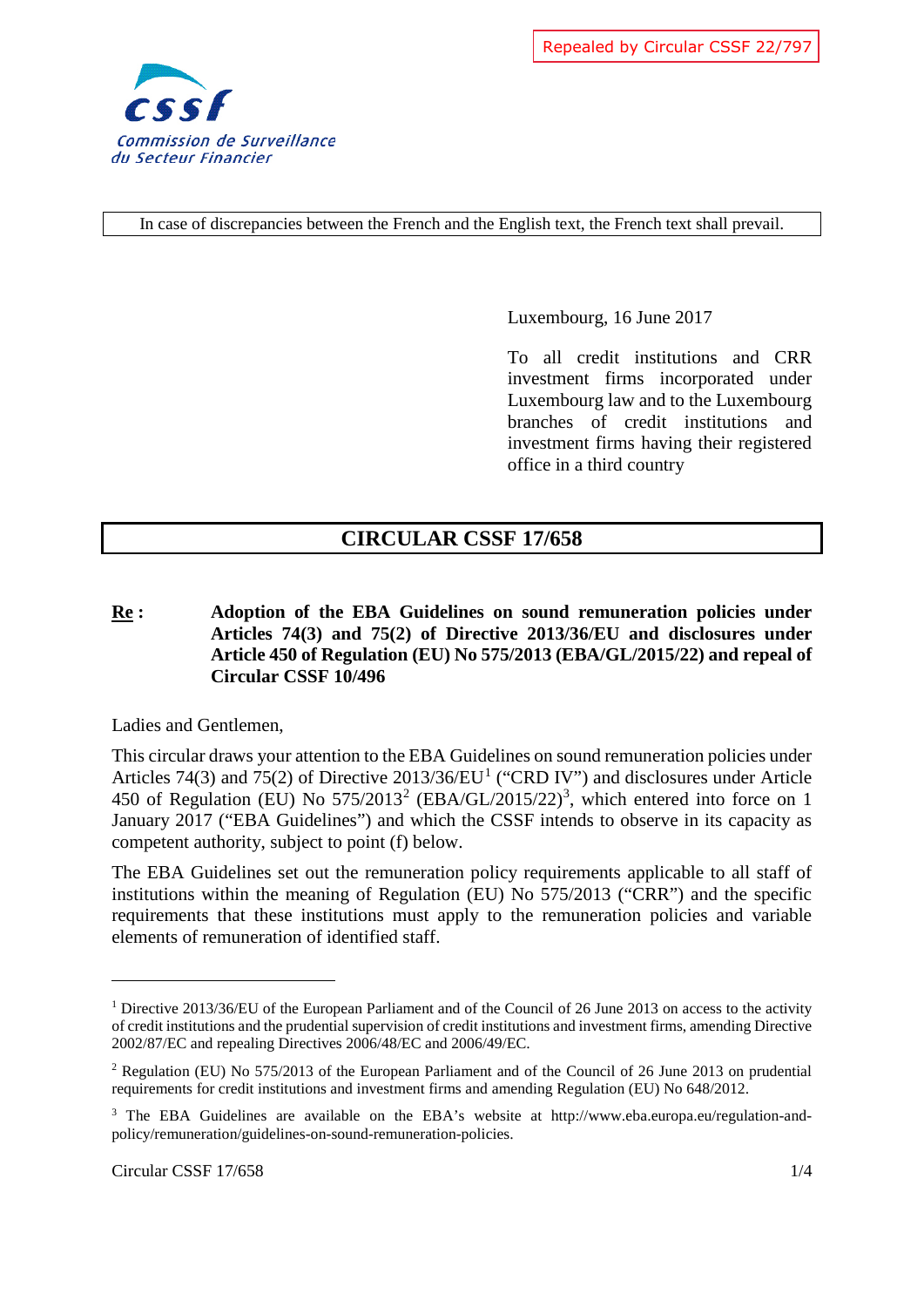Furthermore, the EBA Guidelines repeal the CEBS Guidelines on remuneration policies and practices of 10 December 2010 that the CSSF had transposed through Circulars CSSF 10/[4](#page-1-0)96<sup>4</sup> and  $10/497<sup>5</sup>$  $10/497<sup>5</sup>$  $10/497<sup>5</sup>$ . The major amendments introduced by the EBA Guidelines are the following:

- a) introduction of a bonus cap in accordance with Article  $94(1)(g)$  of CRD IV as transposed by Article  $38-6(g)$  of the Law of 5 April 1993 on the financial sector ("LFS"): limitation of the ratio between the fixed and variable components of remuneration to 100% (up to 200% if the procedure described in point ii) of Article  $94(1)(g)$  of CRD IV or Article 38-6(g) of the LFS, respectively, is observed);
- b) the material risk takers must be identified on an annual basis;
- c) the EBA Guidelines clarify the approach for material risk takers of non-CRR subsidiaries within a CRR group: the Guidelines specify that a non-CRR subsidiary that falls into the scope of prudential consolidation of a consolidating institution in a Member State must have remuneration policies that are consistent with the group-wide remuneration policies for all staff and comply with the requirements of Articles 92(2), 93 and 94 of CRD IV, or Articles 38-5, 38-6 and 38-7 of the LFS, respectively, at least for the identified staff whose professional activities have a material impact on the group's risk profile. One of the consequences is the application of the limitation of the variable components of remuneration to 100% (if applicable, up to 200% with shareholders' approval) of the fixed components of remuneration for staff of entities falling within the scope of Directive  $2011/61/EU^6$  $2011/61/EU^6$  $2011/61/EU^6$  and Directive  $2009/65/EC^7$  $2009/65/EC^7$  whose professional activities have a material impact on the group's risk profile;
- d) the conditions to pay a variable remuneration, where applicable, in other financial instruments according to Article  $94(1)(1)(ii)$  of CRD IV, or Article 38-6(1)(ii) of the LFS respectively;
- e) stricter conditions for the application of malus and clawback arrangements up to 100% of variable remuneration (cf. point 15.7.1 of the EBA Guidelines);
- f) in its consultation paper on the EBA Guidelines, the EBA sets out its legal interpretation of the application of the principle of proportionality as regards remuneration policies. According to this interpretation, the wording of Article 92(2) of CRD IV would no

<span id="page-1-0"></span> <sup>4</sup> Amendments to Circular CSSF 06/273 as amended, defining capital ratios pursuant to Article 56 of the Law of 5 April 1993 on the financial sector as amended: Transposition of Directive 2010/76/EU of the European Parliament and of the Council of 24 November 2010 amending Directives 2006/48/EC and 2006/49/EC as regards capital requirements for the trading book and for re-securitisations, and the supervisory review of remuneration policies.

<span id="page-1-1"></span><sup>5</sup> Amendments to Circular CSSF 07/290 as amended, defining capital ratios pursuant to Article 56 of the Law of 5 April 1993 on the financial sector as amended: Transposition of Directive 2010/76/EU of the European Parliament and of the Council of 24 November 2010 amending Directives 2006/48/EC and 2006/49/EC as regards capital requirements for the trading book and for re-securitisations, and the supervisory review of remuneration policies.

<span id="page-1-2"></span><sup>6</sup> Directive 2011/61/EU of the European Parliament and of the Council of 8 June 2011 on Alternative Investment Fund Managers and amending Directives 2003/41/EC and 2009/65/EC and Regulations (EC) No 1060/2009 and (EU) No 1095/2010.

<span id="page-1-3"></span><sup>7</sup> Directive 2009/65/EC of the European Parliament and of the Council of 13 July 2009 on the coordination of laws, regulations and administrative provisions relating to undertakings for collective investment in transferable securities (UCITS).